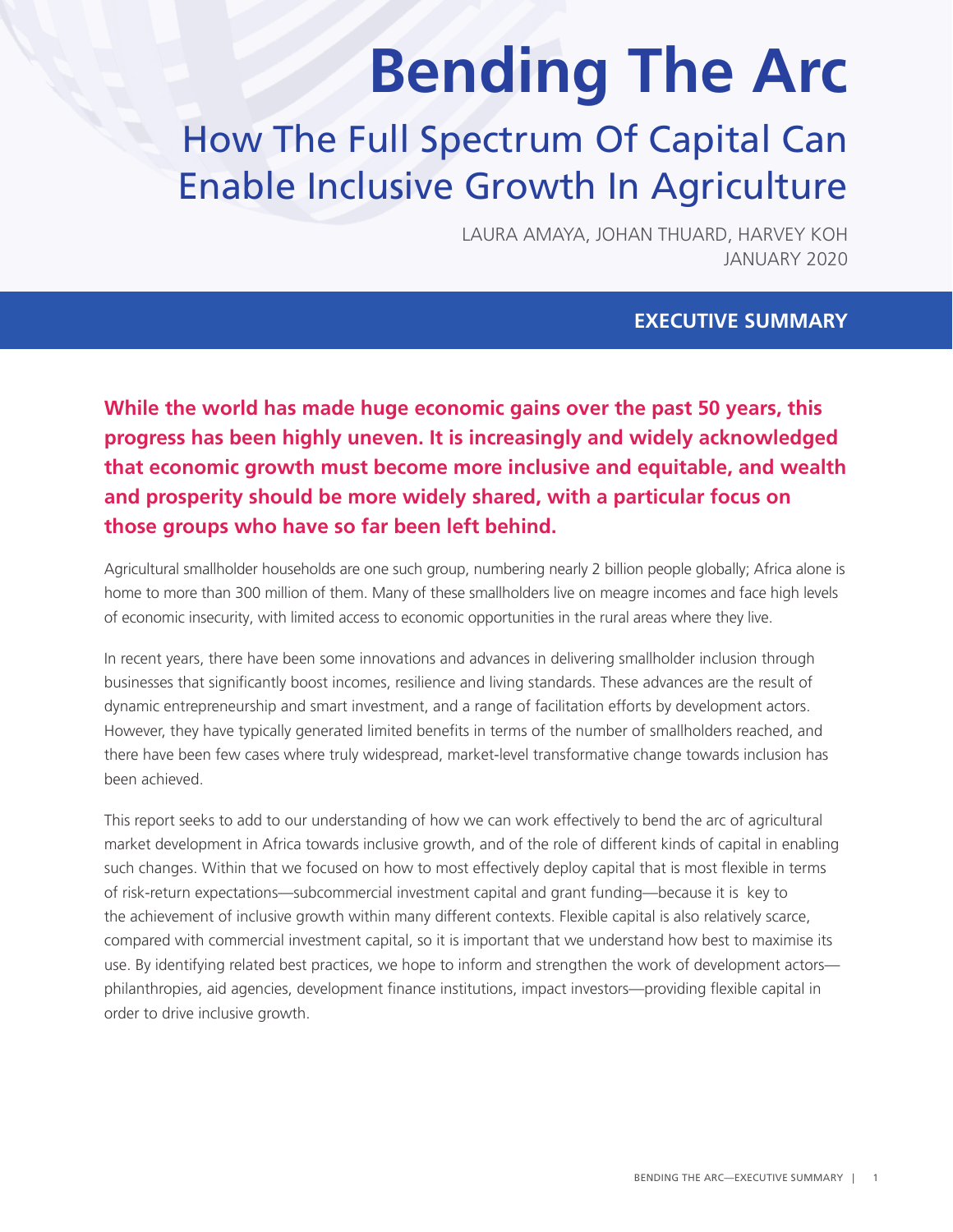In our in-depth research of five case studies across Sub-Saharan Africa, we observed two pathways for inclusive growth:



One pathway, which we have called **Disrupt and Grow**, is centred on highly disruptive, individual enterprises that are typically working to build new value chains and markets along smallholderinclusive lines. Successful enterprises in this pathway can impact tens of hundreds of farmers, while remaining financially viable. This pathway has been the approach of many development actors and impact investors in recent years but, as this report shows, the inclusion impact is often limited to the enterprise and rarely affects an entire sector.



The other pathway, which we term **Guide and Shift**, involves a number of small- and medium-sized enterprises (SMEs) that gradually adopt more inclusive practices and contribute to shifting prevailing market norms, including those followed by larger enterprises and market leaders. Adopting this approach requires supporting a range of enterprises and other actors, as well as some amount of luck and serendipity. However, the inclusion impact can be significantly greater and more durable, impacting millions of smallholder farmers in positive ways through productivity gains, higher incomes and stronger market positions.

#### **EFFECTIVELY DEPLOYING CAPITAL FOR INCLUSIVE GROWTH**

Based on our exploration of these pathways, we have identified a number of lessons for investors and development practitioners. These lessons address the types of capital that can be deployed in different situations to catalyse change towards greater inclusion, and identify ways to do so effectively:

- **1. Capital can target a range of levers relating to inclusive growth, and different kinds of capital tend to pull different levers (See Figure 1)**. Grant and subcommercial capital are particularly powerful at moving the needle on inclusion, addressing levers that commercial capital tends not to focus on, such as *expanding participation* to more smallholders, and entrenching inclusion in business models and structures. This is highly complementary to what commercial capital does best, which is to *fuel growth*. Across all of these levers, it is important to consider the needs of different enterprises, starting with the problem and providing support accordingly, and trying to avoid force-fitting instruments to enterprises.
- **2. The work of advancing inclusion is not a one-off effort, but rather a journey.** We see that enterprises advance inclusion over time in multiple ways—expanding participation to previously unreached smallholders and enhancing the benefits to farmers—with this work continuing even as they begin to scale. This means that we can still ensure appropriate and effective use of grants and subcommercial capital to advance aspects of inclusion, even as the enterprise taps into commercial capital to advance growth. A key implication of this approach is that the concept of 'graduation' to commercial capital needs to be addressed with care, and not applied in simple and absolute ways.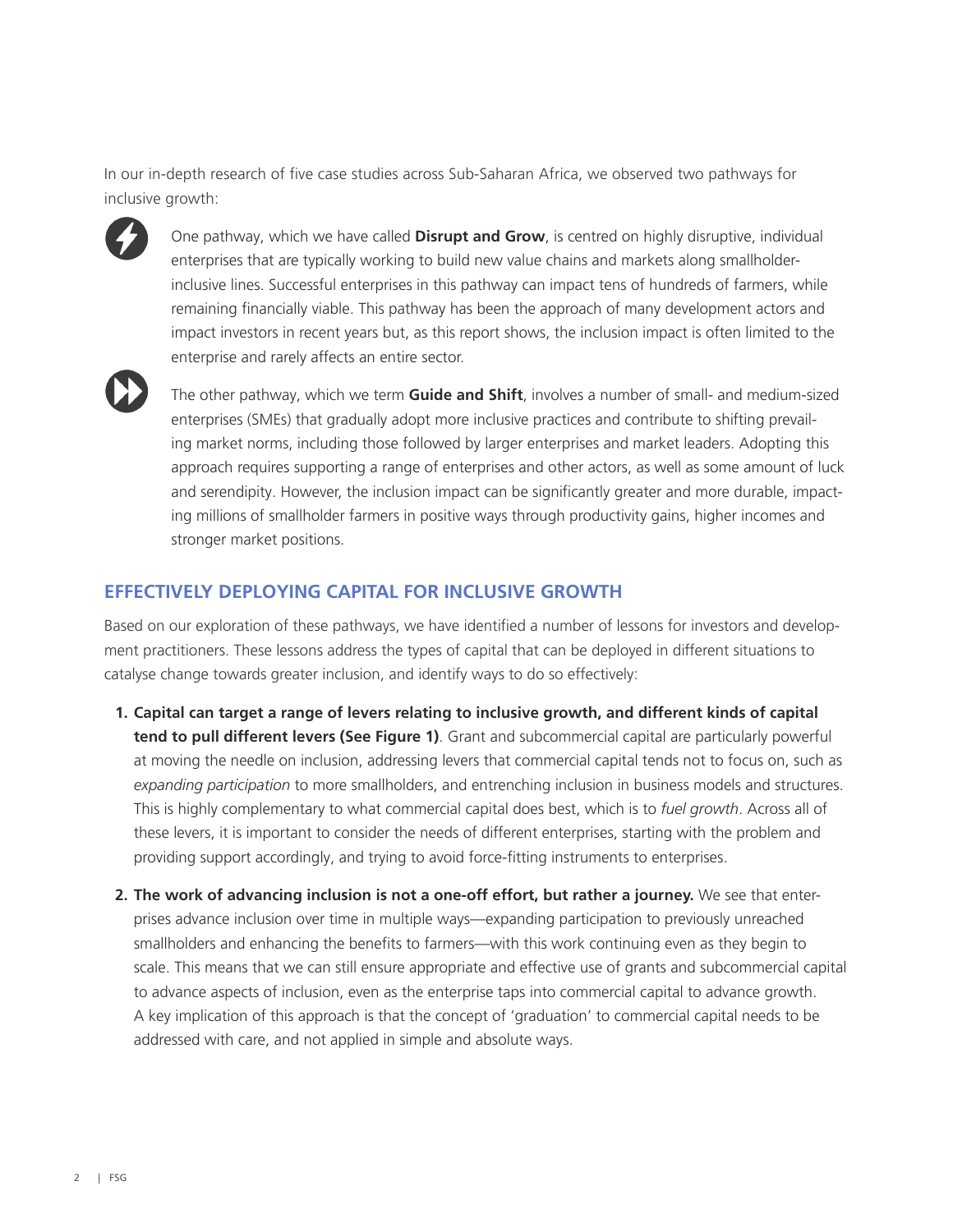FIGURE 1 – SIX CAPITAL LEVERS TO PROMOTE INCLUSIVE GROWTH



- **3. One lever that deserves more attention is that of entrenching inclusion in enterprise models and structures.** Just as growth can both advance and recede, inclusion can be developed but also eroded over time. In deploying grant and subcommercial capital, we should consider implementing features that entrench inclusion to prevent movement away from inclusive growth in a range of future scenarios, such as the diversification of the investor base to more commercial investors and changes of leadership beyond the original founders. We have seen examples of incentives for inclusion impact where there is more of a balance of incentives across financial return and inclusion impact, as well as more radical approaches of bringing smallholders into ownership and governance. There is also potential in helping smallholder-owned enterprises capture greater value, for example, by moving into agriprocessing where it makes business sense. This not only enables them to capture more of the value, ensuring a more transformative impact on their livelihoods, but can also reduce earnings volatility.
- **4. Commercial capital is well-placed to fuel growth, and targeted subcommercial investments can help bring in commercial capital.** Our research has shown that subcommercial capital plays a strong role in mobilizing commercial capital, and in helping enterprises access it. This could be at the level of an individual enterprise, or throughout an entire industry or sector. The critical success factor is to understand the requirements of the commercial capital we seek to mobilise, then work to tailor our investment approach and design. We should also be realistic about the time horizon over which new inclusive enterprise models will be able to progress to commercial capital. In our research, it took between five and eight years for enterprises to achieve this goal, which could be a longer process in different markets or for different types of crops.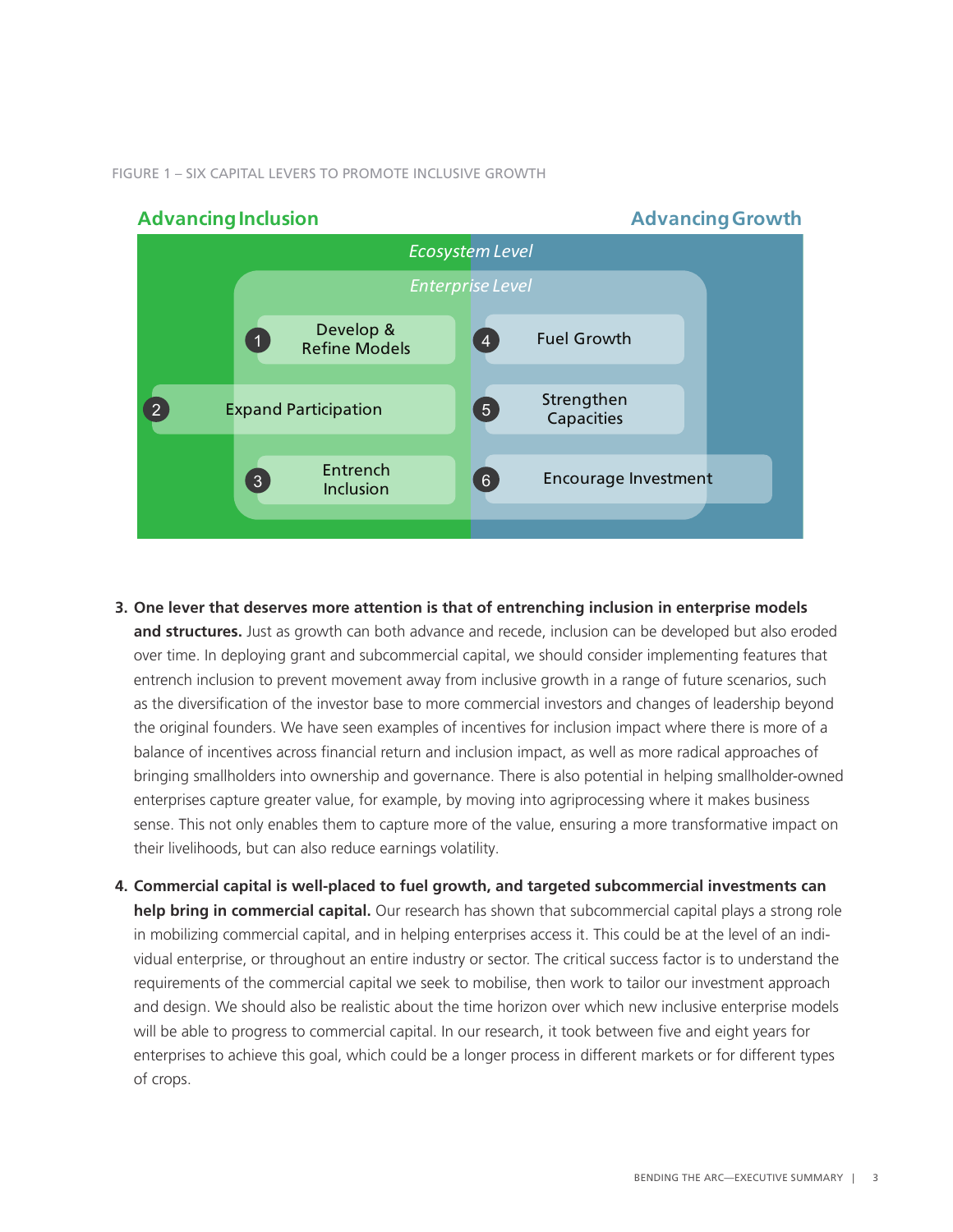- **5. When working to effect whole-market or sector shifts towards inclusion, ecosystem initiatives are needed alongside investment** and support to individual enterprises. Many existing enterprises in a market are typically less oriented towards innovation for inclusion, and have lower capacity or incentives to be anchor players in reshaping business ecosystems. Guiding these enterprises toward greater inclusion requires support from a series of initiatives focused on ecosystem facilitation, reinforced by investments in individual enterprises. Despite this need, we have observed that ecosystem facilitation and investment moves can be highly fragmented even in a single market or sub-sector, and there is high reliance on serendipity and entrepreneurs to stitch various elements together. We therefore see an opportunity to develop market-specific investment platforms to help coordinate and connect these otherwise disparate ingredients for change.
- **6. We should focus on 'windows of opportunity' in the market, and deploy our investments accordingly.** For instance, not all enterprises will move at the same time or speed: inclusive innovations may first be adopted by the smaller actors, but over time they build a track record and modify market norms to the extent that the larger players adopt these inclusive practices smoothly and with confidence. It is also important to consider where and when there might be discontinuities in market rules (such as changes to government policy, laws or regulations) or dynamics (such as major economic events) that open up 'windows of opportunity' for accelerating change).
- **7. Mobilising commercial capital also relies on engaging local financial players and their ecosystem.** Beyond considering ways to engage these players, actively supporting the development of local ecosystems can play a significant role to sustain inclusive growth. This can happen through credit guarantees, direct investment into new financial institutions and technical assistance in the development of new products and services.

#### **POTENTIAL FOR FURTHER INNOVATION**

Beyond the lessons outlined above, we have also seen strong potential for further innovation in the investment and facilitation vehicles deployed by development actors. These include:

**• Structuring inclusion-focused permanent capital vehicles for highly engaged investing to support longer time horizons than those commercial investors would tolerate.** The time horizons to achieving inclusive growth—especially in agriculture—are significantly longer than most investors, and even some development actors, are used to. Permanent capital structures better match the time enterprises take to scale, and an intentional focus on inclusive growth levers would help entrench inclusion through conditions, incentives and governance. This type of investment vehicle, accompanied by supplementary grants, could be an effective way to deploy subcommercial capital to the point where more commercial capital can be engaged.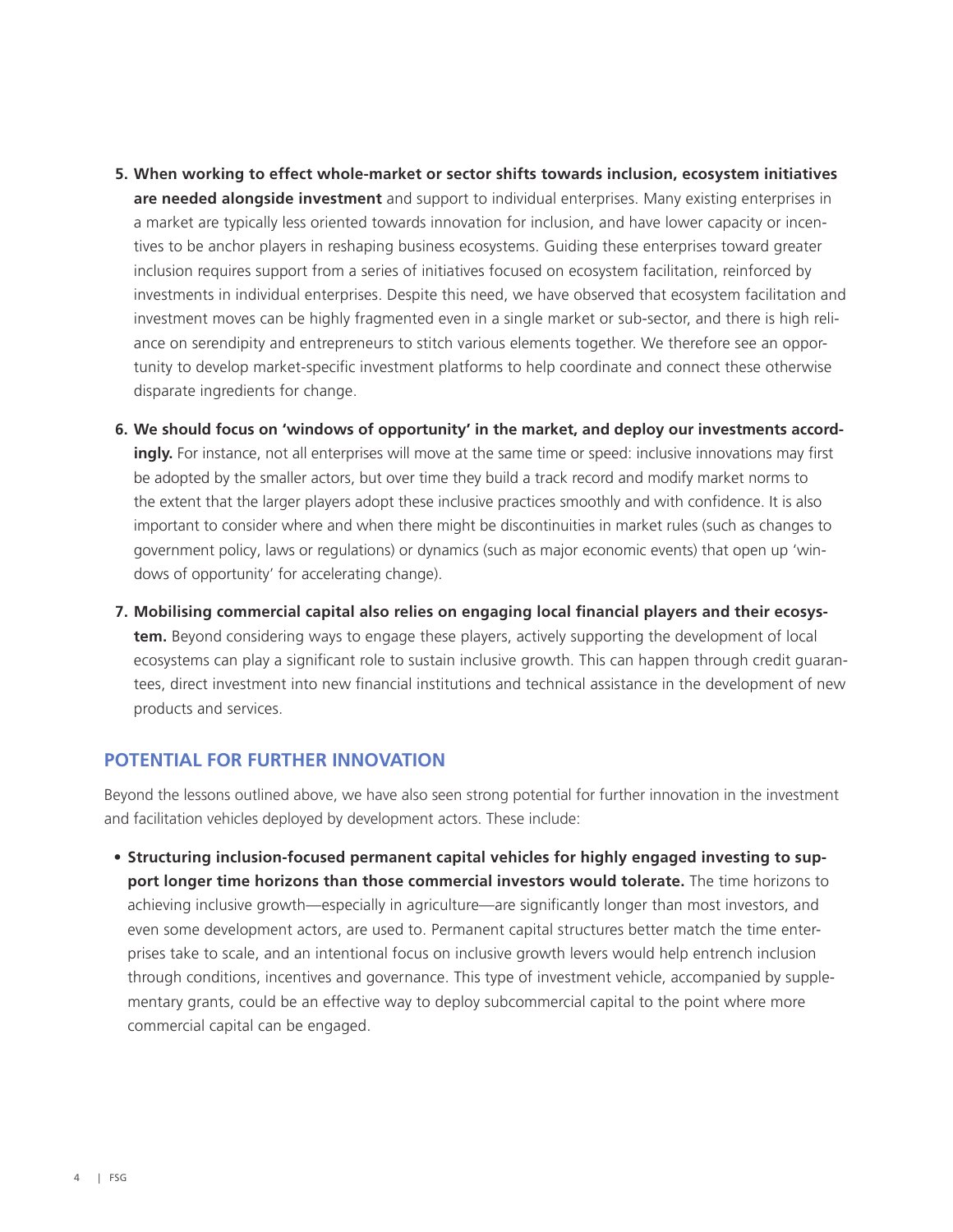- **• Creating focused investment and intervention platforms for market-level change that are able to coordinate investment strategies with ecosystem facilitation.** These dedicated platforms would help reduce the reliance on serendipity, ensuring that different efforts to move various parts of the market towards greater inclusion are mutually reinforcing. Assessing and tracking the market on an ongoing basis would also ensure that capital is deployed to address specific bottlenecks on the journey towards inclusive growth. In addition, the focus on a specific sector would allow for building a critical mass of smallholderinclusive practices and models that mobilise commercial capital across an entire market, ultimately shifting market norms towards inclusion.
- **• Increasing smallholder power and ownership through innovative investment strategies and structures.** A strong focus on not only supporting smallholders as beneficiaries, but also empowering market players, can lead to deeper, more durable inclusion impact. When implemented appropriately, deploying capital to increase the smallholder share of enterprise ownership or to support greater value creation by smallholders can be transformational. It can result in smallholders participating economically in the value chain to a greater extent, improving their resilience to market price volatility and transforming power dynamics more broadly.
- **• Providing enhancements and support for local financial institutions to increase agriculture sector lending in the long term.** Although enterprise growth benefits from access to local finance, mainstream banks are often reticent about lending to the agriculture sector when there are less risky or more lucrative opportunities in other sectors. Enhancements like first-loss guarantees, coupled with technical assistance, can incentivise existing players to move into underserved sectors. Investment, grants and technical assistance can also play a role in supporting the development of local financial institutions that challenge the incumbents. These financial instruments can also create new players in the market and pressure traditional banks to shift their practices.

**DOWNLOAD** THE FULL REPORT, GO TO **[www.fsg.org/publications/bending-the-arc](http://www.fsg.org/publications/bending-the-arc)**